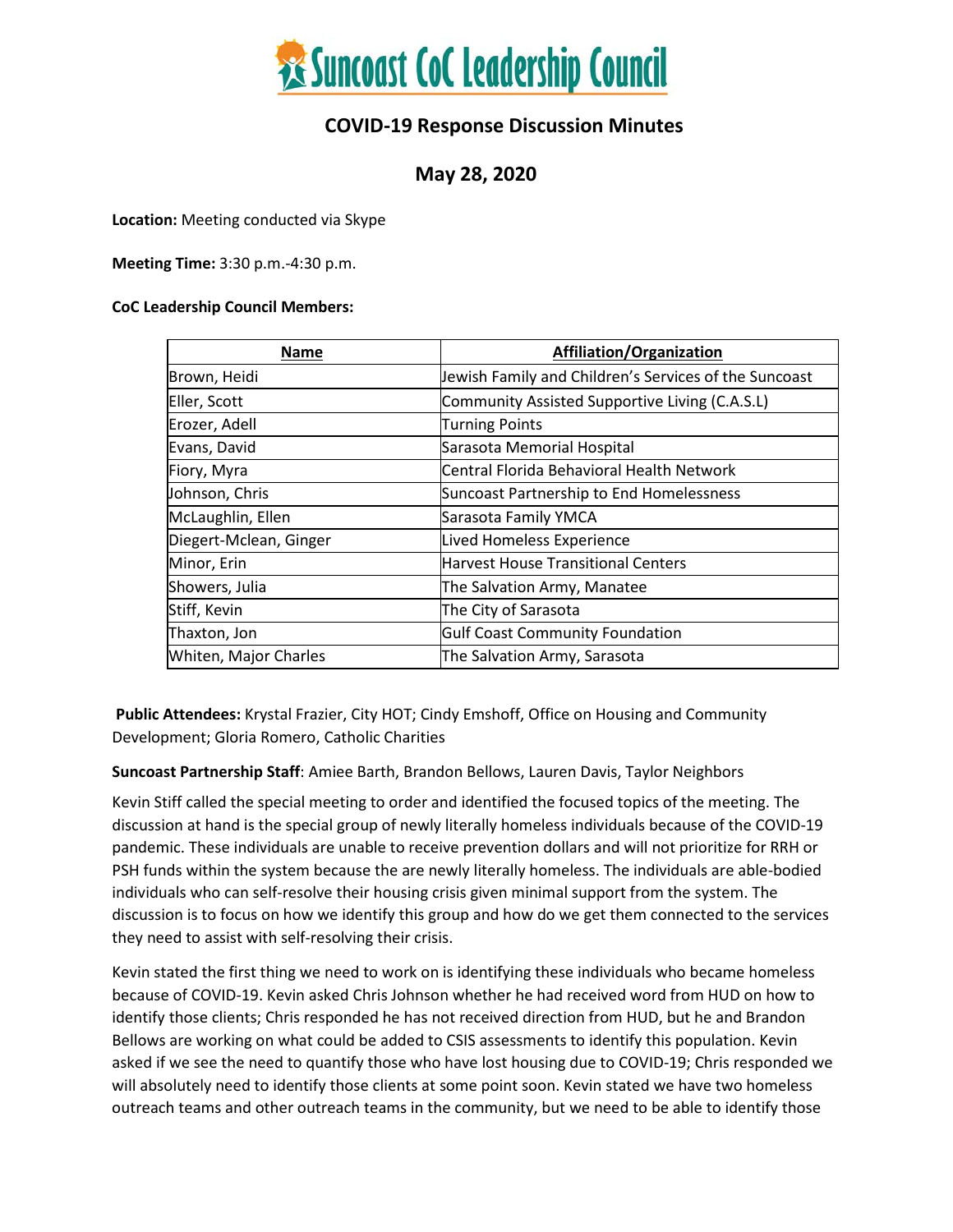# **Executions Surveys Collections Control**

clients. Kevin recommended outreach teams ask clients they engage with on the streets, "Is your homelessness a result of COVID-19;" outreach teams would then be directed to ask, "When did your homelessness begin," and so long as the response is after the 04/01/2020 Stay-at-Home Order from the Governor, we can assume the client's homelessness is a result of the COVID-19 pandemic. After these questions, the outreach worker will ask, "How many times have you been homeless previously," and based on this answer the outreach worker can gather whether the client is able to sustain housing on their own. Follow-up questions would surround disability, income, length of assistance needed, and type of assistance needed. Kevin opened the discussion up to the panel.

Erin Minor requested we continue to focus on individuals and families. Erin indicated it is highly likely we will see an uptick in the amount of literally homeless families with the ability to self-resolve as well as individuals. Ellen McLaughlin added to Erin's sentiment stating the school district will be adding a data element to their systems to determine whether families identified as literally homeless are homeless because of the pandemic. Kevin stated families will be included in this as well, but he wants to develop the system of identifying those individuals, so it is more streamlined when we begin working on resolving families' homelessness.

Adell Erozer stated those who need minimal assistance in the previous economy will be have more difficulty in the current state of the economy. Adell stated many who may need minimal assistance will need this assistance for a longer period because of the state of unemployment in the State.

Scott Eller indicated C.A.S.L. has taken in an 81-year-old woman and they are unable to track this data because she entered without going through Coordinated Entry. Because CASL did not have direction as to how to properly record this interaction in CSIS, the client was entered into a non-homeless bed to connect her to Medicaid and assisted living. Scott stated we will need to develop a screening tool in the system to collect client information on those homeless because of COVID-19. Kevin asked Chris if there was a screening tool in CSIS service providers can use to collect this information; Chris Johnson stated CSIS staff is currently working on developing this tool. Chris went on to state those newly homeless in the system will not complete an Access Point because it will bog down the prioritization list and they would not prioritize for RRH or PSH services.

Kevin asked if there is a need to develop a tool; Chris Johnson stated we can develop this tool, but we will need to know what questions to ask. Kevin asked the service providers on the call if creating a new project for COVID-19 screening would be cumbersome or something they want. Scott Eller stated C.A.S.L. has the capacity to enter data as a new project so they can track clients and the system can identify how many people the system has taken on due to the COVID-19 pandemic. Kevin agreed with Scott stating that we need to begin identifying these clients now to be proactive. Kevin wants to ensure we are filtering out those who require a soft touch and not let them bog down or functioning referral process. Kevin asked how do we put these clients in the right group without affecting the other group who were homeless prior to COVID-19; Chris responded he agrees with Kevin in that the system will be looking at two different populations and we need to identify them as such. The population we are currently working with are the hardest to serve, and those entering newly homeless are likely to selfresolve their housing crisis with minimal assistance. Chris stated there will be additional waves of funding and we need to be able to identify those entering the system because of COVID-19 and we will need to bounce those individuals back into housing.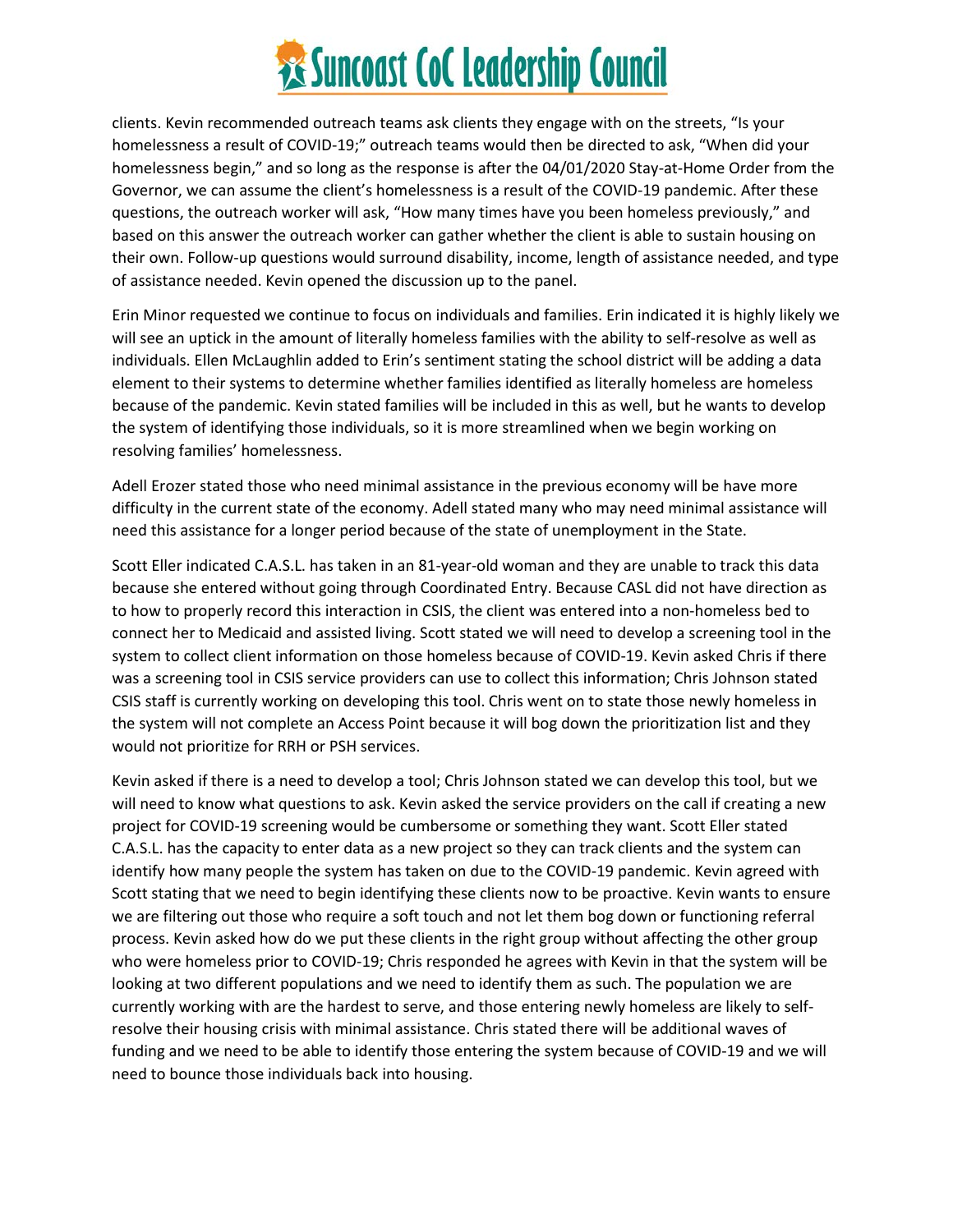## **Examples 35 Suncoast CoC Leadership Council**

Kevin asked what Erin and Adell's thoughts were regarding families and individuals. Erin stated we do not know what the future holds and that we are talking about two different populations. We have to continue serving the long-term homeless already existing in our system, but we will have those that only need a light touch to get back on their feet, but that touch may be extended because of the state of the economy. Erin is concerned with becoming overwhelmed with choosing the exact person to the exact program, because it becomes ineffective. Erin said if providers can adapt their programs to fit today's need, and once that is done switch back to normal operating procedures. Erin indicated Harvest House is discussing using the Home Again apartments as transitional housing from PSH; Prevention and RRH will look different today because clients do not have access to stability like they did a few months ago.

Kevin asked again how we identify this group of newly homeless because of COVID-19 and how do we minimize the impact of homelessness on families and individuals as well as the system. Kevin stated the system must adapt to these newly homeless and requested Major Whitten's input regarding this. Major Whitten stated that adding interview questions to assessments and recommends boots on the ground provide insight on what would be implementable. He states there is capacity in the system to determine who is newly homeless and adapt parts of the system to meet the needs of the community; it would be very constructive to manage the prioritization to make the biggest impact and be most effective.

Kevin agreed frontline employees would have valuable input regarding what would benefit staff and clients to determine necessary assistance. Kevin asked what the cost is to provide bridge housing for these individuals; Major Whitten stated the \$35/night figure is what is most used and for a family it would be closer to \$50/night.

Scott Eller explained he wants to coordinate the system to meet the needs of the community and ensure the data is being collected. Chris Johnson thanked Scott for continuing to emphasize the need to collect this data and when funding does become available, we will be able to have an actual count of those homeless in the system because of COVID-19. Chris stated we need to be able to identify newly homeless filter from rest of the population, where do they connect through the system, and who has space to meet the need of these clients. Over the last few months we have been tracking the newly homeless from this year and last year; In April 2019 we identified 229 newly homeless compared to April 2020 there were 53, and in May 2019 there were 195 newly homeless and May 2020 there were 79 newly homeless clients. The volume has decreased, but so has capacity. Chris questioned whether our system even the capacity must meet the needs and, if not, where can we find the capacity (i.e. shelter or transitional housing). Creative solutions may need to occur to meet the needs of the community.

Ginger Diegert-McClean agrees utilizing hotels for bridge housing for families to keep them from entering the shelters. She recommended a point person be assigned to identify those hotels who may work with the system and provide rooms at a discounted rate. Ginger indicated we are reducing the trauma on families newly entering the system by placing them in hotels as opposed to emergency shelter, but someone should be the point person on this.

Kevin requested Krystal Frazier's input on those individuals the City HOT team is working with who may be able to self-resolve. Krystal stated City HOT is seeing an extreme uptick from out of town residents because there are no available resources in the areas they are from. While many of the housing programs are still accessible, these clients would not prioritize within our system. Self-resolving clients are not currently progressing due to operation issues related to COVID-19. Because these clients must quarantine for 2 weeks at the shelter, it creates a standstill in the process of self-resolving. Trying to